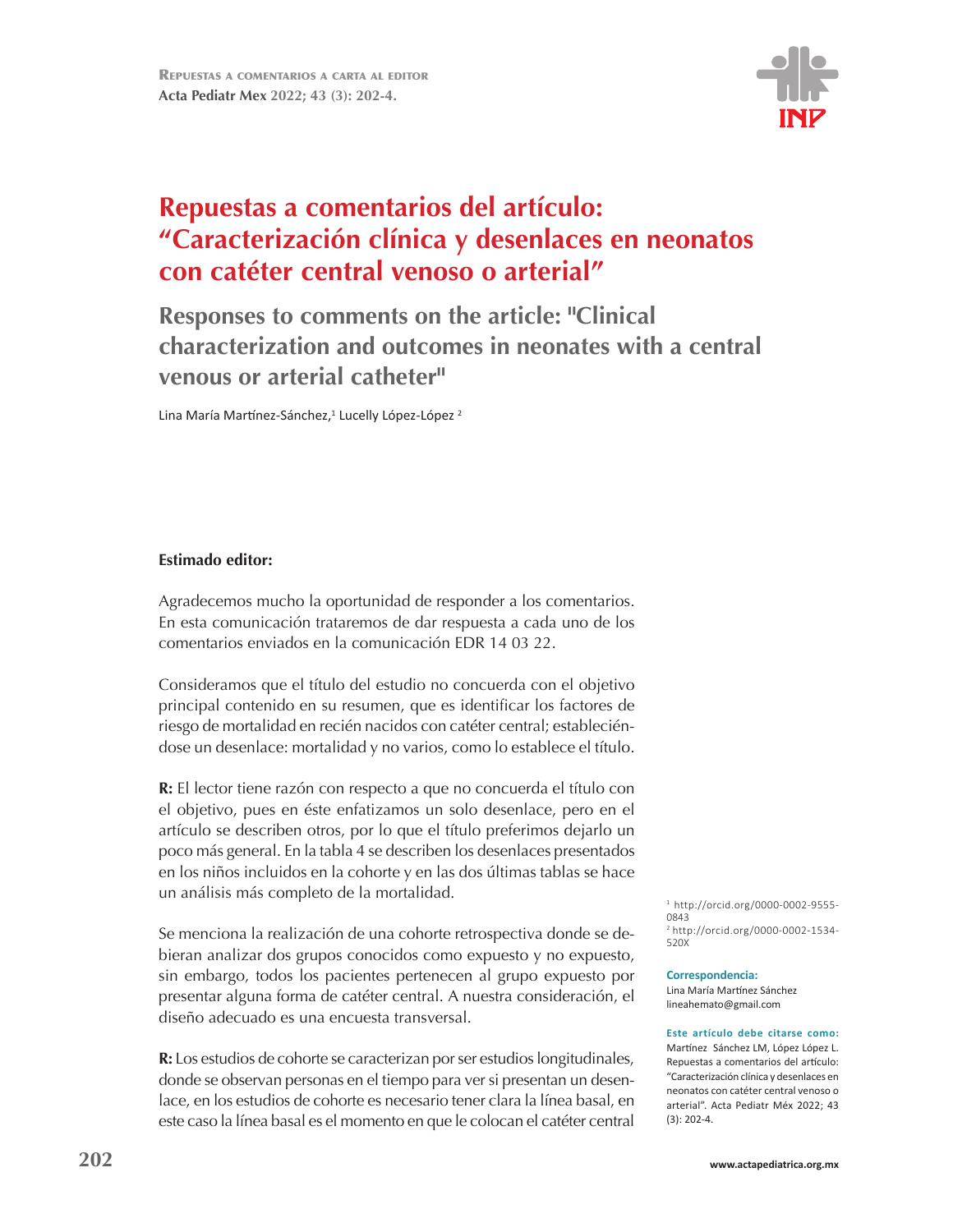

al paciente pediátrico, estos fueron observados durante la estancia hospitalaria para evaluar el desarrollo de los desenlaces. Las cohortes pueden ser descriptivas o analíticas, las analíticas son aquellas en que se tienen expuestos y no expuestos,<sup>1</sup> una de las características de los estudios de cohorte es que permiten estimar incidencias.

Los estudios de cohorte implican la observación en el tiempo, distinto a lo que se hace en un estudio transversal, en los estudios transversales la información se obtiene de un solo momento en el tiempo,<sup>2</sup> en este estudio se tomaron neonatos ingresados a UCI, en el momento de ingreso se tomaron diferentes variables que estaban registradas en la historia clínica y se observaron durante la estancia para observar el desarrollo de algunos desenlaces en los que posteriormente se estimaron incidencias (Tabla 4), se quiso hacer un análisis de factores de riesgo para mortalidad, no se tenía una exposición principal, como lo dice el lector todos tenían catéter, pero si se tenía una serie de variables que se midieron al momento del ingreso de los pacientes a UCI, todas estas características se presentaron antes del desenlace, podían estar incluso antes del catéter, se hicieron análisis de incidencias acumuladas comparando las incidencias entre grupos, estos grupos se tomaron de las diferentes condiciones que se evaluaron en el momento de ingreso a UCI y que se presentan en las tablas 5 y 6 del artículo.<sup>3</sup>

La regresión de Poisson en búsqueda de asociación, se utiliza para resultados cuantitativos,<sup>3</sup> por lo que consideramos conveniente el coeficiente de Phi para variables cualitativas dicotómicas y así obtener resultados que pudieran llegar a ser significativos.

R: Si bien el lector tiene razón en que la distribución Poisson es una distribución para variables cuantitativas, también lo es la distribución binomial. las dos son distribuciones de variables discretas. La distribución binomial es la que se usa con mayor frecuencia en estudios con eventos dicotómicos, en los modelos de regresión esta es la distribución que permite estimar Odds Ratio (OR) cuando se usa la función de enlace logistic (popularmente llamada regresión logística) y permite estimar Riesgos Relativos (RR) cuando se usa la función de enlace logarítmica (conocida como la regresión Log\_binomial), se usó la prueba chi cuadrado y el test exacto de Fisher para establecer la asociación y para obtener la medida de efecto estimamos RR y para establecer las variables que de forma simultanea se asociaban con la muerte usando un modelo de regresión de Poisson con errores robustos ajustados por efecto de hospital (cluster).

Los OR se han usado para aproximarse a los RR con mucha frecuencia, pero esto solo es adecuado cuando el evento se presenta con poca frecuencia, en este estudio todos lo eventos se presentaron con una frecuencia superior al 20%, por lo que los OR sobre estimarían el RR, para la estimación de RR en modelos multivariados es adecuado usar la regresión Log\_binomial, pero esta puede presentar algunos problemas de convergencia, por lo que una alternativa es el uso de la regresión de Poisson con errores robustos. Se han publicado diferentes artículos en los que comparan estos modelos, y demuestran que las estimaciones obtenidas con la regresión de Poisson se aproximan bien a los obtenidos con la regresión Log\_binomial aquí se anexan algunos de ellos.<sup>4-7</sup>